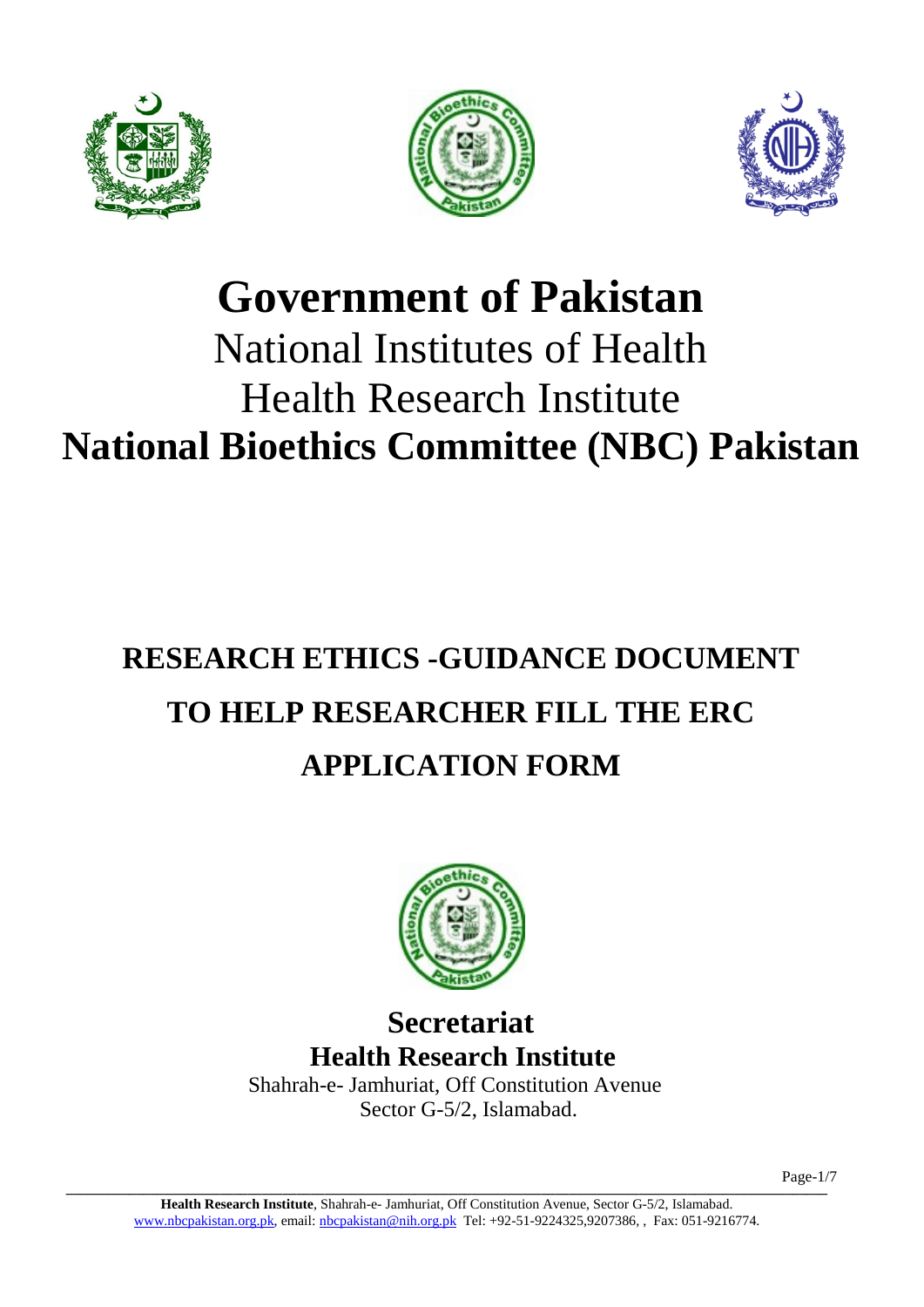# **(Adapted & used with thanks & permission of MSF Ethics Review Board)**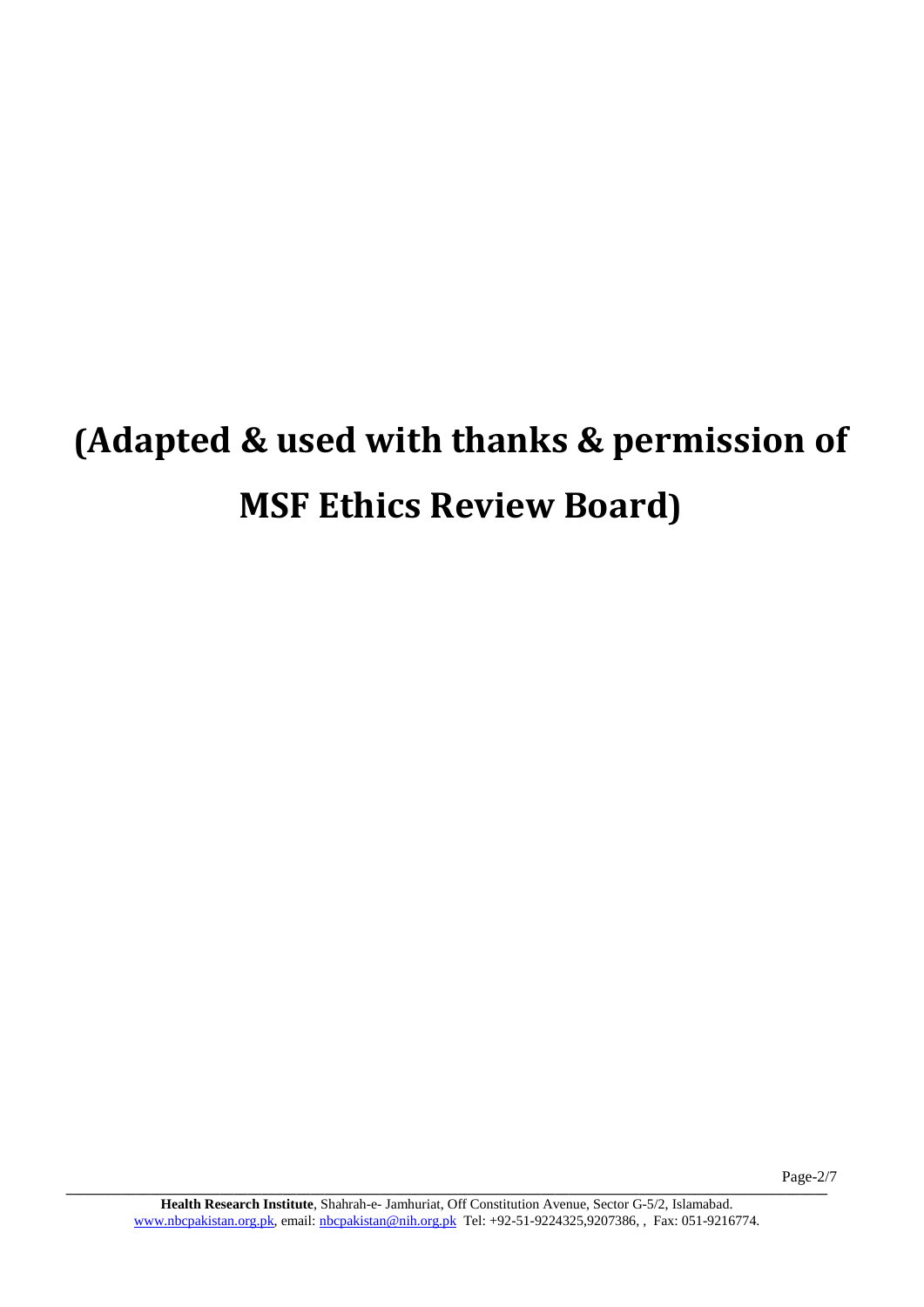# **National Bioethics Committee Government of Pakistan Ministry of National Health Services, Regulations and Coordination**

The proposed framework is based on accepted ethical principles for research involving humans and builds upon the most influential international guidelines. It attempts to capture the diversity of research.

The framework consists of twelve questions, structured into three broad sections following a temporal logic.

#### **Section 1 Research Question & Methodology**

Addresses issues to be considered in defining the research and developing the methodology. It has 6 main questions

#### **Section 2 Respecting and Protecting Research Participants and Communities**

Asks questions related to the implementation phase of the research. It has 4 main questions.

#### **Section 3 Implications and Implementation of the Research Findings**

Is concerned with what will occur once research has been completed or stopped.

The format of using questions is adopted as a way to help researchers and NBC-REC members in their deliberations about ethical issues. Each main question is followed by a short explanatory statement and a further series of sub-questions. The latter sub-questions are for illustration only and are not supposed to be an exhaustive list of relevant considerations. Which of these questions are most relevant will depend upon the detail of the proposed protocol's research question and methods. All relevant questions should be considered and used to shape the answers to the questions when filling out the ethics review research template.

# **1. Research Question and Methodology**

# *(1.1) What is the research question? Why is it important?*

The research question should be the central element in any protocol. Where there is more than one question they should be presented in a logical order.

- a. Why is the research question(s) scientifically important? What knowledge gap will it fill?
- b. Why is the research question(s) important to the community affected?
- c. If other alternative research questions are possible, why was the particular question selected?
- d. What potential harms might arise if the research is not conducted?

**Health Research Institute**, Shahrah-e- Jamhuriat, Off Constitution Avenue, Sector G-5/2, Islamabad. [www.nbcpakistan.org.pk,](http://www.nbcpakistan.org.pk/) email: [nbcpakistan@nih.org.pk](mailto:nbcpakistan@nih.org.pk) Tel: +92-51-9224325,9207386, , Fax: 051-9216774.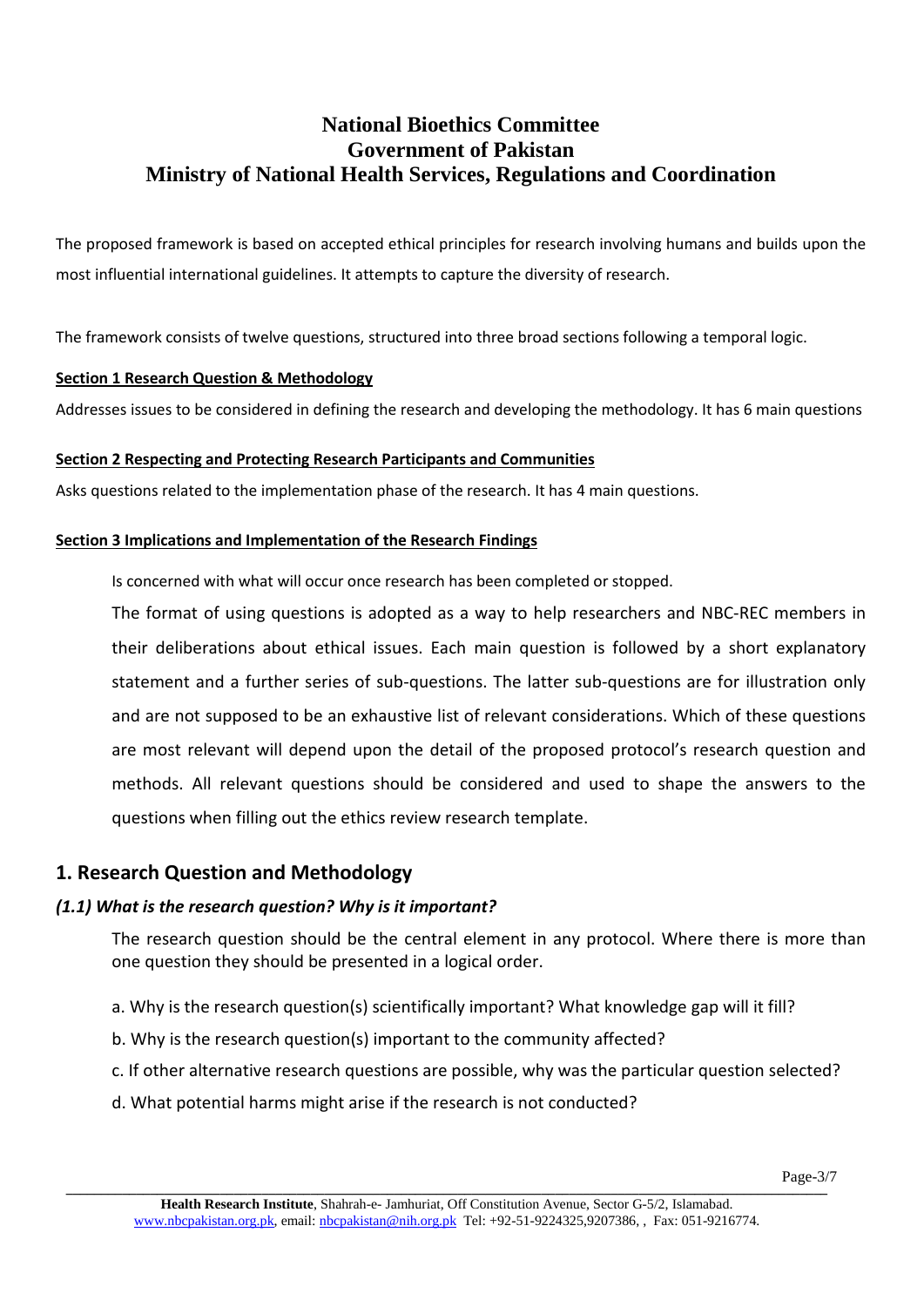#### *(1.2) How is the methodology and proposed analysis appropriate given the research question(s)?*

It is important that the proposed method and analysis will not only allow the researchers to answer the question that they have set, but that it is the best way to do so.

a. How will the research design and analysis provide the best means of answering the proposed question (e.g. sample size and method, selection of study population etc.)?

b. What scientific/methodology review has been obtained prior to submission for ethical review?

c. How have ethical considerations shaped the proposed methodology? For example, what justification exists for any standard of care in the proposed research?

# *(1.3) What is the context in which the research will be conducted? How has this influenced the research design?*

The protocol must include details about existing and planned community engagement and collaborative partnerships and how they have influenced or shaped the proposed research1.

a. How have the community's views about their needs and research priorities been taken into account? What is the researchers' strategy to engage the community as part of the research process?

b. What collaborative research partnerships or agreements exist in relation to this project? What engagement has occurred with local or national health authorities?

c. To what extent can partnerships be structured in a fair and equitable manner?

d. How will the researchers enhance local research capacity with this project?

e. Has research ethics review been obtained by all appropriate ethics review boards at the local/regional/national level?

# *(1.4) Are there any other parties involved in the research? What potential interests of these parties might be in conflict?*

a. Who may benefit directly and indirectly from the research?

b. Where other parties (e.g. companies) benefit from the research, how will the interests of participants, community and Pakistan be protected?

c. What are the potential benefits relating to spin-off interests or intellectual property etc? How will they be apportioned?

#### *(1.5) Are all relevant resources for the research secured?*

a. What is the budget for the research? Is it secured?

b. What additional infrastructure is required? Is it secured?

c. What possible changes might occur in the field? What plans are in place to respond to such alterations?

d. Is there an operational commitment for the expected time of the study?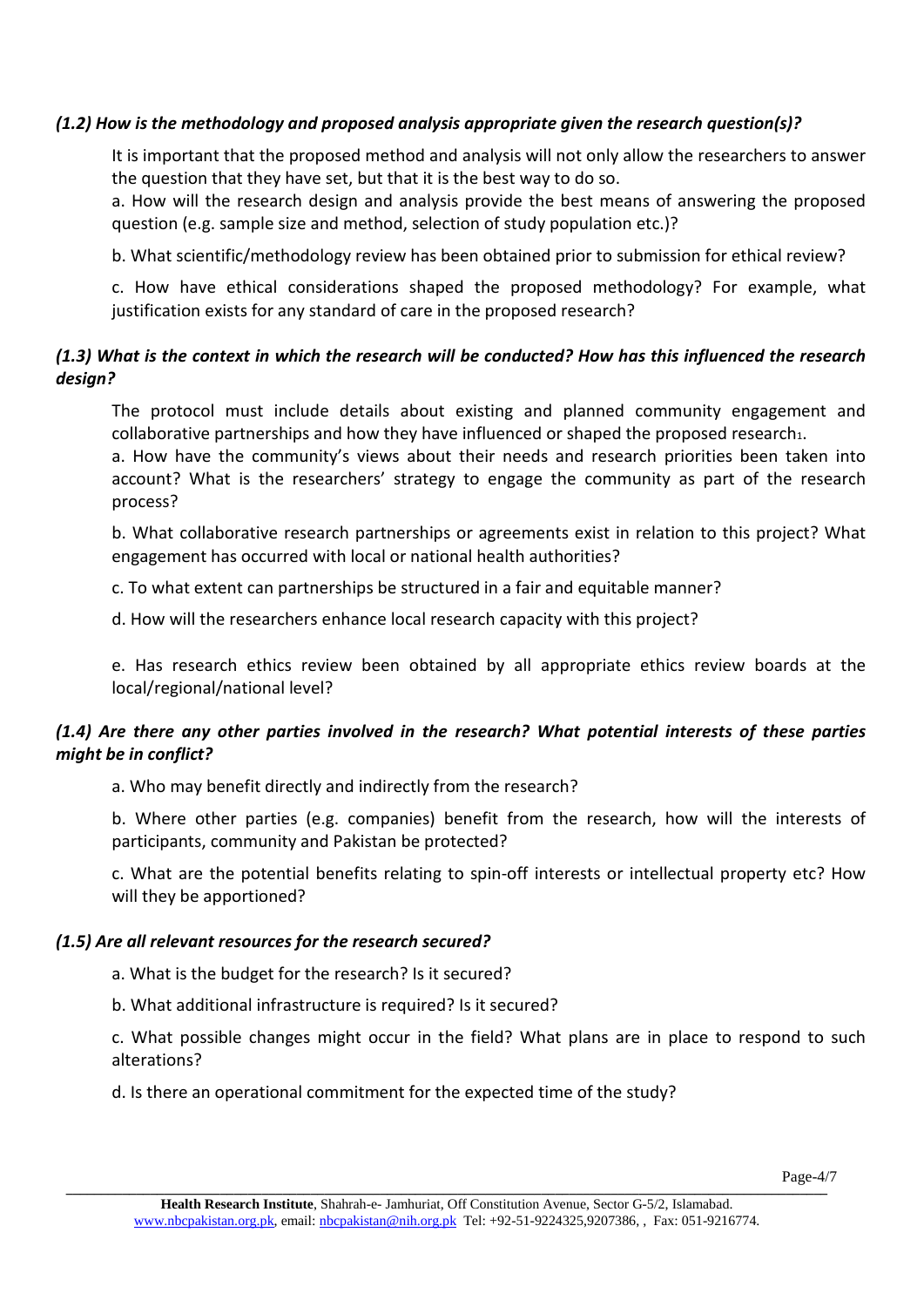#### *(1.6) Have the research staff the relevant training and protections?*

a. Have the research staff the required expertise to carry out the research?

b. What training has been conducted with the research staff, or how will this be provided?

c. What risks of harm might researchers be exposed to? How can this be minimized?

d. Have any of the research staff double allegiances (being both carer and researcher)? How will potential conflicts of interest be avoided?

# **2. Respecting and Protecting Research Participants and Communities**

# *(2.1) What are the anticipated harms and benefits?*

Considering all relevant harms and benefits is an essential part of assessing whether a proposed piece of research is ethical.

a. Given the best available evidence and any relevant experience what are the anticipated harms and benefits of the research? How likely and how significant are any harms and benefits to research participants?

b. What are the potential wider social harms and benefits to communities?

c. What protections will be put in place to avoid or mitigate anticipated harms?

d. Benefits and burdens of research may be unequally distributed between sub-groups. How are harms and benefits distributed between participants and communities? Have researchers ensured that any proposed inclusion/exclusion criteria are fair?

e. What is the process to monitor unknown harms/new information arising in the study? Will a data and safety monitoring committee be needed?

# *(2.2) What are your plans for obtaining consent?*

A requirement to inform participants is often seen as being an important way to show respect and promote patient autonomy and welfare.

a. What information ought to be provided? This will usually include the following elements: the reasons for doing research, details about who is doing the research, why the potential participant is being asked to be involved, details about what any intervention might involve and any on-going commitments of participation, details about anticipated risks and benefits, the fact that participants are free to refuse or withdraw, that any findings will be communicated back to the participants etc. The information given should be proportionate to any risks, but this does not mean that the higher the risk, the more information ought to be provided. Sometimes, calling attention clearly to a common or significant particular risk is more important than listing every possible remote risk.

b. Providing information does not guarantee it has been understood. How can information be provided at an appropriate linguistic level, without jargon or technical terms, and appropriate to the local language and culture?

c. Should information be provided in oral and/or written form?

d. How will the consent process be conducted? You may want to consider issues such as: who will consent, where they will do so (is the place appropriate to allow a confidential discussion), will a witness to the consent be required, how much time will be offered to consider whether to be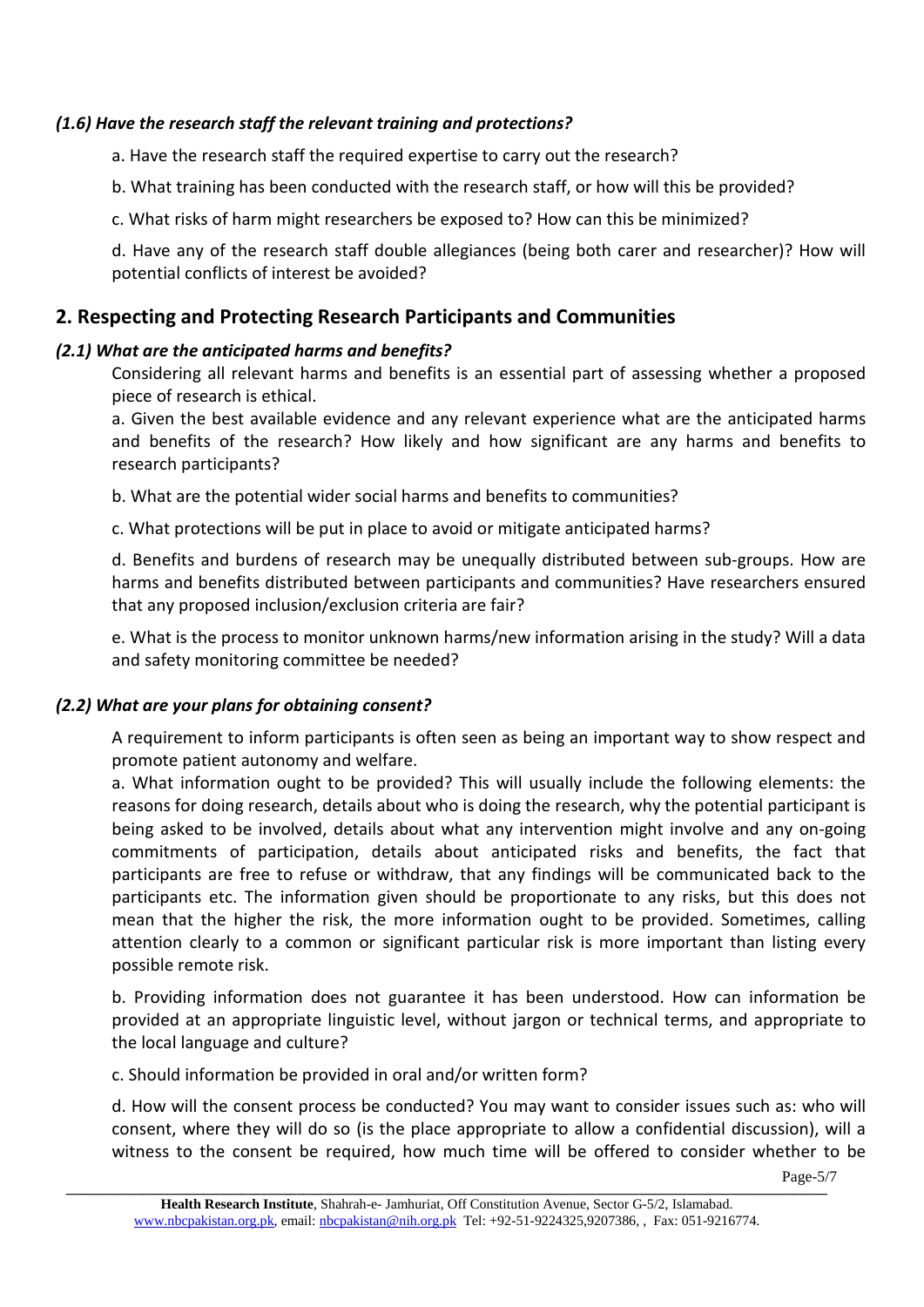involved? Prior engagement with communities can be a useful way to ensure that the consent process meets local expectations and sensitivities. How will the act of consent be recorded (e.g. signed and witnessed document, thumb print etc.)?

e. Alternative or additional consent procedures may need to be developed where potential participants are minors, minor parents, or suffering from short or long-term incapacities etc.

f. It should not be assumed that a long and complicated information sheet is always necessary and in exceptional cases it may be justifiable not to seek informed consent. Where researchers believe that this is appropriate, they should be careful to provide reasons for this in the protocol.

# *(2.3) How do you plan to protect confidentiality?*

Data will include all information (medical and non-medical) about or derived from participants.

- a. What data security policies are in place?
- b. Where will data be gathered and stored? Who will have access to it? Where will it go?
- c. Will it be anonymised or coded? Will it be linked, or could it be linked, to other data sets? If so, are adequate protections in place?
- d. Will data be placed in the public domain? How will confidentiality be protected?

#### *(2.4) How do you plan to access, store and distribute any collected biological material?*

a. Will biological material be collected, retained, stored, exported or destroyed? If so, how will this be done? If collected for one purpose, could it be used for other purposes?

b. Is the relevant consent obtained?

c. Where transfer of material is planned what national or international regulations are relevant? Have the necessary authorizations been sought? Is there a material transfer agreement in place? If so, what does this say?

# **3. Implications and Implementation of the Research Findings**

#### *(3.1) What will happen when the research is either stopped or is complete?*

Good planning for a project will consider how it will end.

a. Under what conditions would you consider stopping the project earlier than planned?

b. What will happen to investments in infrastructure, human and other resources, when the research is complete or ends early?

#### *(3.2) How will the findings be disseminated?*

a. How will the results be disseminated? Through publication? Where? Will they be available through open access or on a web site?

b. How will researcher communicate the results of the research directly to the community/participants involved?

c. What is the plan for dissemination if the research findings are negative?